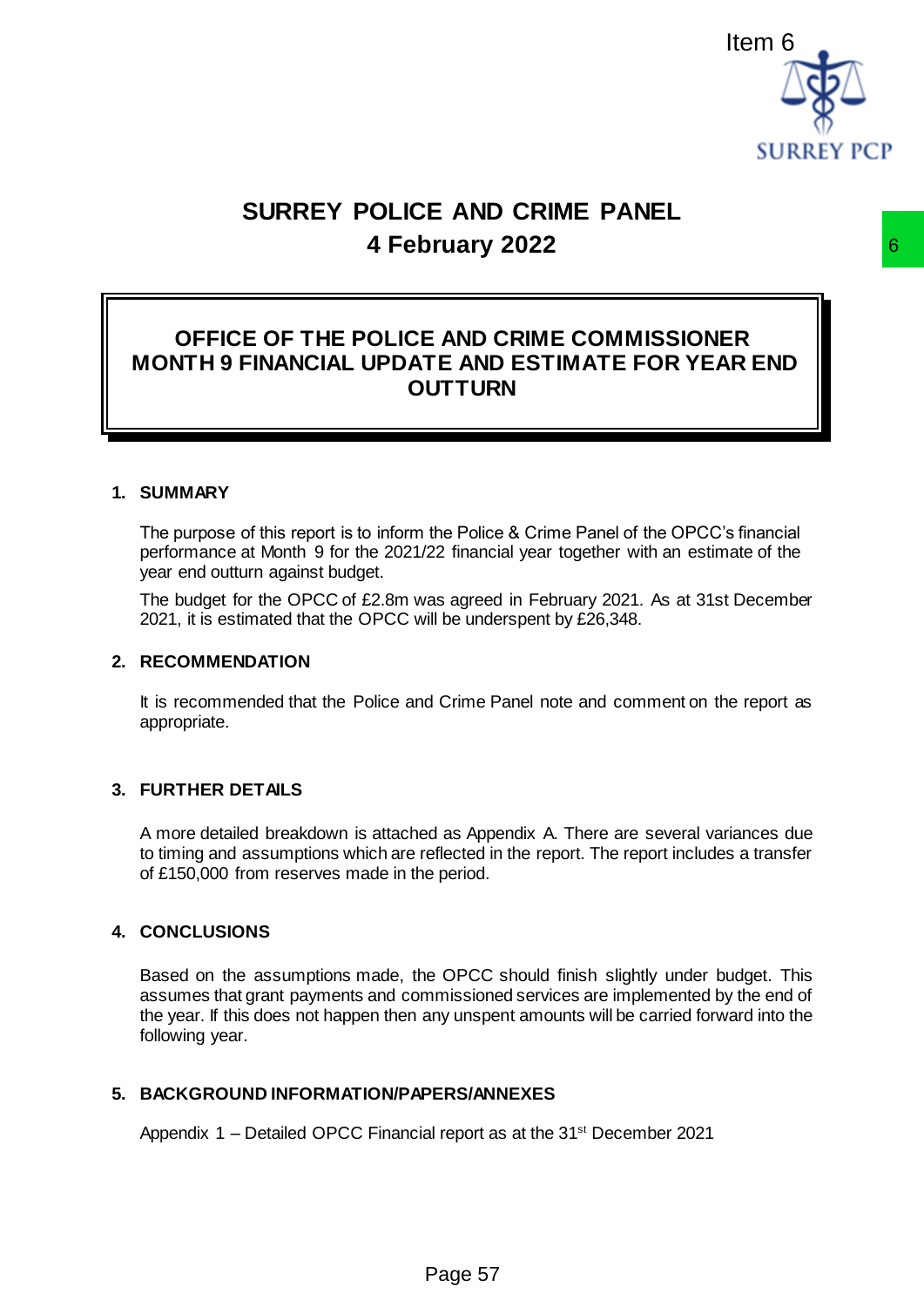#### **9 CONTACT INFORMATION**

Lead Officer: Kelvin Menon, OPCC Treasurer **Telephone Number**: 07870 378553 **E-mail:** kelvin.menon@surrey.pnn.police.uk  $P_{\text{Page 58}}$